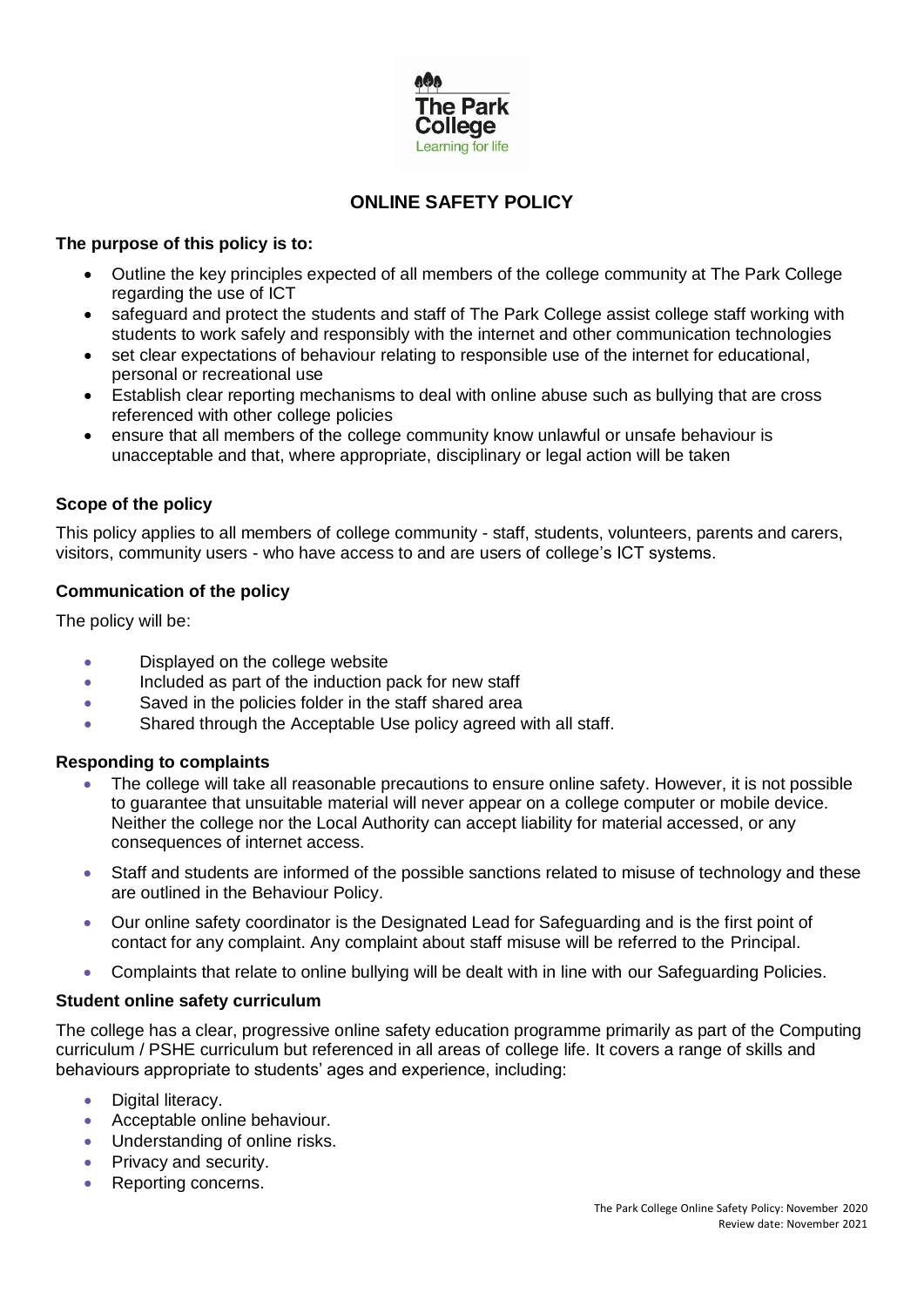The college will:

- Plan internet use carefully to ensure that it is age-appropriate and supports the learning objectives for specific curriculum areas.
- Remind students about their responsibilities when on-line.
- Ensure that staff model safe and responsible behaviour in their own use of technology during lessons.
- Ensure that staff and students understand issues around plagiarism and copyright/intellectual property rights, and understand how to critically assess the validity of the websites they use.

The college will ensure that:

- Staff understand the requirements of the Data Protection Act in terms of sending and receiving sensitive personal information.
- Regular training is available to staff on online safety issues and the college's online safety education programme.
- Information and guidance on the Safeguarding policy and the college's Acceptable Use Policy is provided to all new staff and governors.

#### **Parent engagement**

The college recognises the important role parents and carers have in ensuring students and young people are safe, responsible and can flourish online. To support parents to understand online risks and the work of the college in this area we will provide:

- Regular, up to date information in newsletters and on the website, particularly in response to emerging trends.
- Face to face sessions in college.
- Opportunities to share in their student's online safety learning
- Support and advice on online safety for their students outside of college.
- Signposting to further resources and websites.

# **Conduct**

All staff are responsible for using the college ICT systems in line with the Acceptable Use Agreements they have signed. They should understand the consequences of misuse or accessing inappropriate materials.

All members of the college community should know that this policy also covers their online activity outside of college if it relates to their membership of the college.

All staff will:

- read, understand and help promote the college's Online Safety policies and guidance
- read, understand, sign and adhere to the college staff Acceptable Use Agreement
- be aware of Online Safety issues related to the use of mobile phones, cameras and hand-held devices and that they monitor their use and implement current college policies regarding these devices
- report any suspected misuse or problem to the Online Safety coordinator
- maintain an awareness of current Online Safety issues and guidance
- model safe, responsible and professional behaviours in their own use of technology

#### **Incident Management**

All members of the college community understand they have a responsibility to report issues and are confident that anything raised will be handled quickly and sensitively. The college actively seeks advice and support from external agencies in handling online safety issues. Parents and carers will be informed of any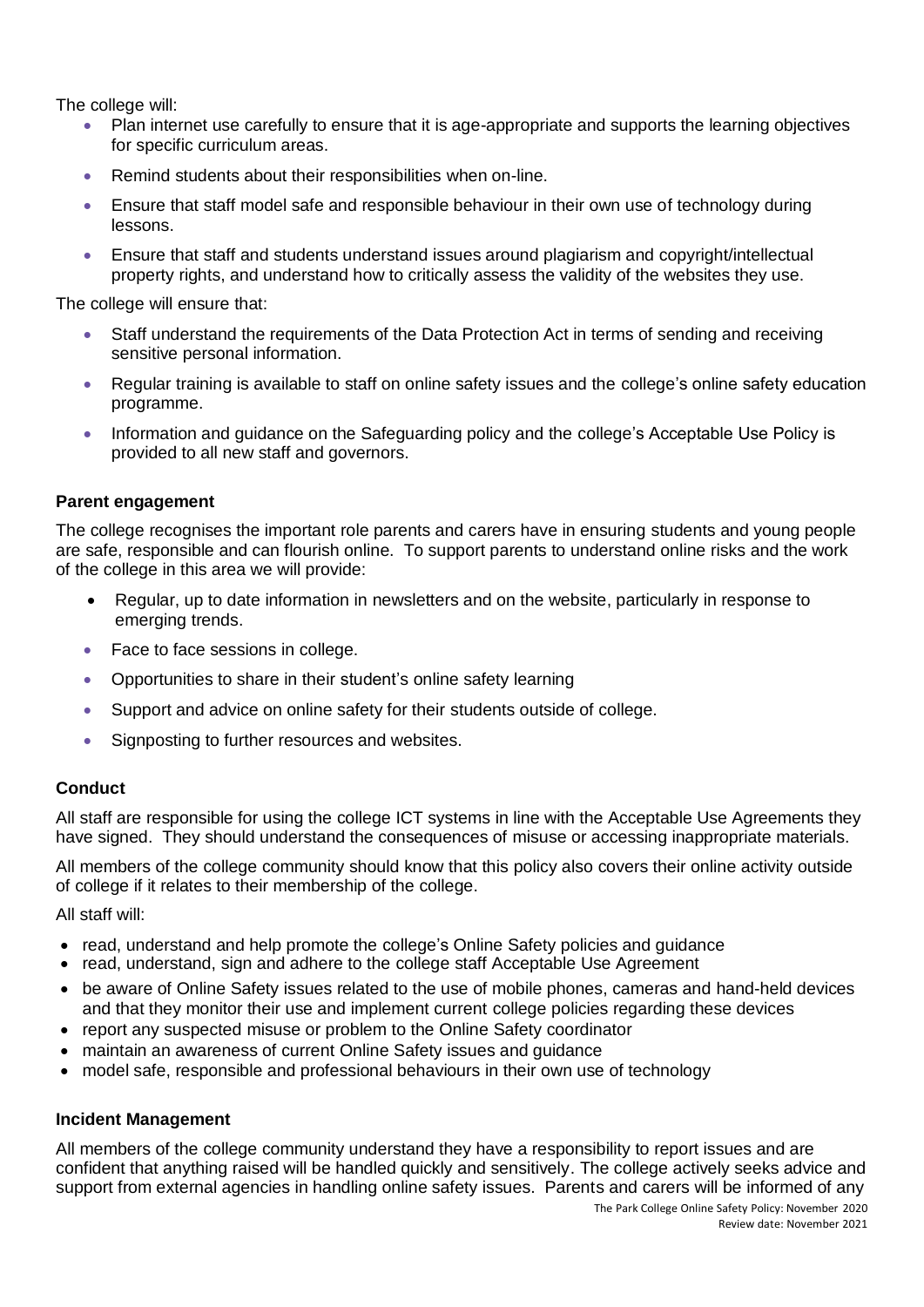online safety incidents relating to their own child, unless doing so may put the child at risk. All parents and carers will receive more general online safety advice in response to incidents, without revealing any sensitive or personal information about students.

# **Managing the ICT infrastructure**

The college is responsible for ensuring that the college infrastructure is as safe and secure as is reasonably possible and that related policies and procedures are implemented. It will also ensure that the relevant people will be effective in carrying out their online safety responsibilities with regards to the ICT infrastructure.

- The technical systems will be managed in ways that ensure that the college meets recommended technical requirements.
- There will be regular reviews and audits of the safety and security of the college's technical systems.
- All users will have clearly defined access rights to the technical systems and college owned devices.
- All users will be provided with a username and secure password. Users will be responsible for the security of their username and password.
- The administrator passwords for the college ICT system, used by the Network Manager (or another person) is also available to the Principal and kept in a secure place.
- Internet access is filtered for all users. Illegal content (child sexual abuse images) is filtered by the broadband or filtering provider by actively employing the Internet Watch Foundation CAIC list. Content lists are regularly updated, and internet use is logged and regularly monitored. There is a clear process in place to deal with requests for filtering changes.
- The college allows different filtering levels for different groups of users staff / students.
- The college regularly monitors and records the activity of users on the college technical systems and users are made aware of this in the Acceptable Use Agreement.
- There is a reporting system in place for users to report any technical incident or security breach.
- Security measures are in place protect the servers, firewalls, routers, wireless systems, work stations, mobile devices etc from accidental or malicious attempts which might threaten the security of the college systems and data. These are tested regularly. The college infrastructure and individual workstations are protected by up to date virus software.
- Personal data cannot be sent over the internet or taken off the college site unless safely encrypted or otherwise secured.

# **Data**

The college has a Data Protection and Handling Policy that is regularly reviewed and updated. This includes information on the transfer of sensitive data; the responsibilities of the Senior Information Risk Officer (SIRO); and the storage and access of data.

# **Staff Use of Mobile Technologies**

Personal mobile phones and mobile devices brought in to college are the responsibility of the device owner. The college accepts no responsibility for the loss, theft or damage of personal mobile phones or mobile devices.

Staff are not permitted to use their own mobile phones or devices for contacting students, young people or their families within or outside of the setting in a professional capacity.

Mobile phones and other devices will be switched off or switched to 'silent' mode. Bluetooth communication should be 'hidden' or switched off and mobile phones or other personal devices will not be used during teaching periods.